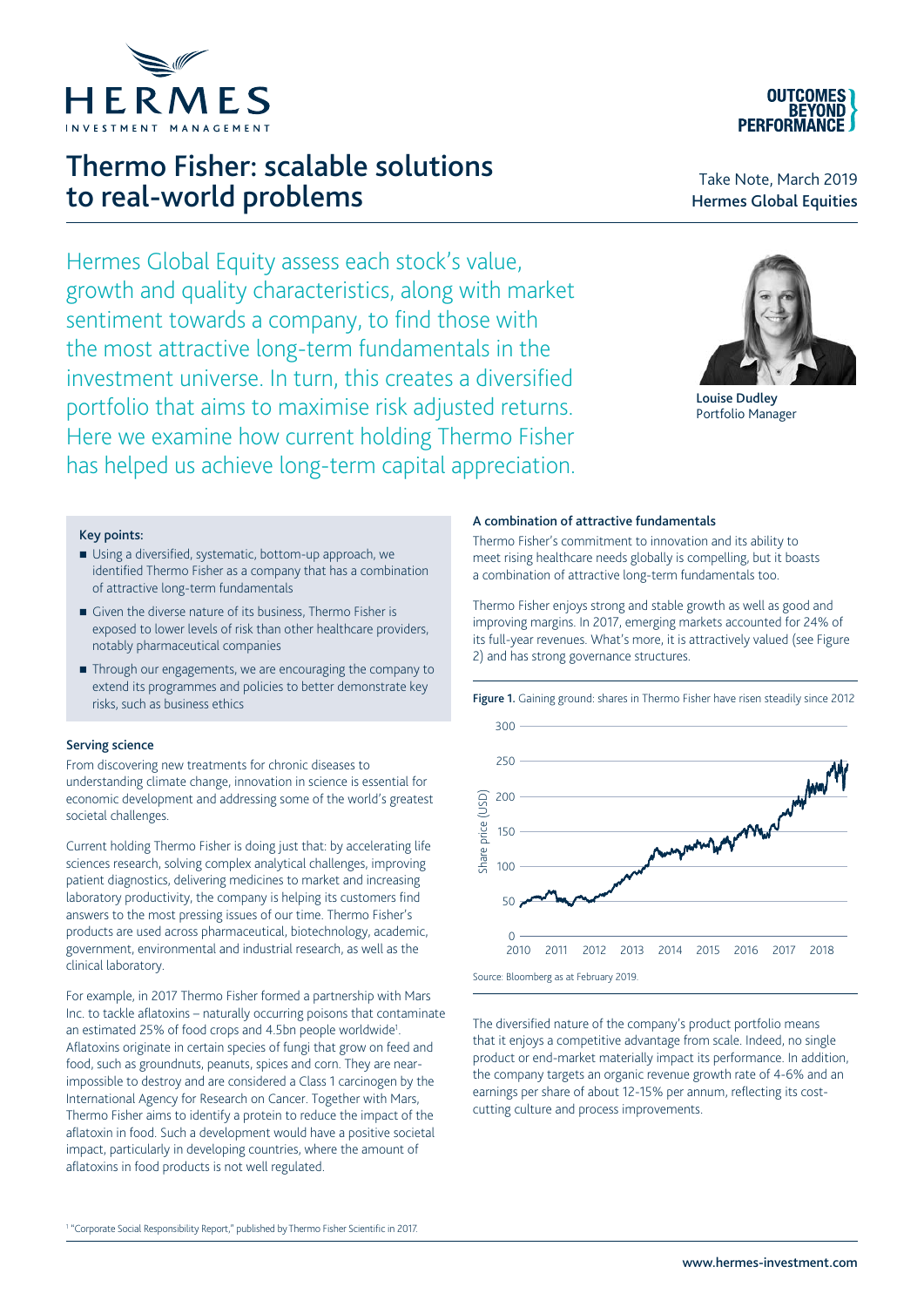

Encouragingly, the company also generates a significant portion of its revenue through activities that have a positive social and environmental impact, such as access to healthcare or sustainable solutions that help customers reduce its environmental footprint. It offers 45 'greener' products, which strive to provide customers with alternatives that are less hazardous, more energy efficient and reduce waste.

Thermo Fisher is also contributing to the UN Sustainable Development Goals. Its diagnostic tools are helping achieve the SDGs by diagnosing some of the world's most infectious diseases. In addition, the company produces environmental tools and IT systems, such as soil analysers that help produce healthier and safer crops, water analysers that help deliver safe drinking water, and air quality measurement tools that help track pollutants and assist industrial manufacturing monitor compliance.

It is for these reasons that our proprietary Alpha Model views Thermo Fisher as a very attractive long-term investment in a diversified portfolio (see Figure 2) – and why we decided to take a long-term position in the company (more than five years ago). The company ranks ahead of its peers in the six factors – valuation, corporate behaviour, growth, profitability, capital structure and sentiment – used to generate our Alpha Score. It is broadly neutral to some of the underlying factors within corporate behaviour. Understandably, sentiment towards Thermo Fisher is strong.

#### Recap: What is the Alpha Model?

The Alpha Model is our "automated analyst" which assesses the attractiveness of every investable company in our universe on a daily basis. The metrics used to select stocks are justified by both economic reasoning and statistical effectiveness, and have a long-term focus that leads to low portfolio turnover. They are grouped into six categories: valuation, corporate behaviour (including governance), growth, profitability, capital structure and sentiment. The model identifies which stocks have the most attractive combinations of these characteristics and the output is subsequently used to create an optimised portfolio that aims to maximise risk-adjusted returns. The Alpha Model also uses proprietary data from Hermes EOS to incorporate an assessment of corporate governance in every valuation (see *The Alpha Model: laying the path to consistent returns*).Together, these insights help us action compelling opportunities and pick long-term winners, like Thermo Fisher, which prove beneficial to a diversified portfolio that aims to maximise risk-adjusted returns.

During the investment process, we also evaluate other companies that influence our holdings, such as their competitors, suppliers, customers and partners. In particular, we examine any negative incidents or events, such as lawsuits, spills or child labour, that the ecosystem of companies may have been involved in. This ensures that we, as a team, have a complete picture of the company and the environment in which it operates.

It also confirms alternative relevant peers. Indeed, by conducting this analysis, we identified that product governance is a common source of risk for companies operating in this industry. However, Thermo Fisher has robust product quality programmes in place. In addition, we were also able to confirm the attractiveness of the industry in which Thermo Fisher operates, with some of its peers ranking well according to our Alpha Model (see Figure 3).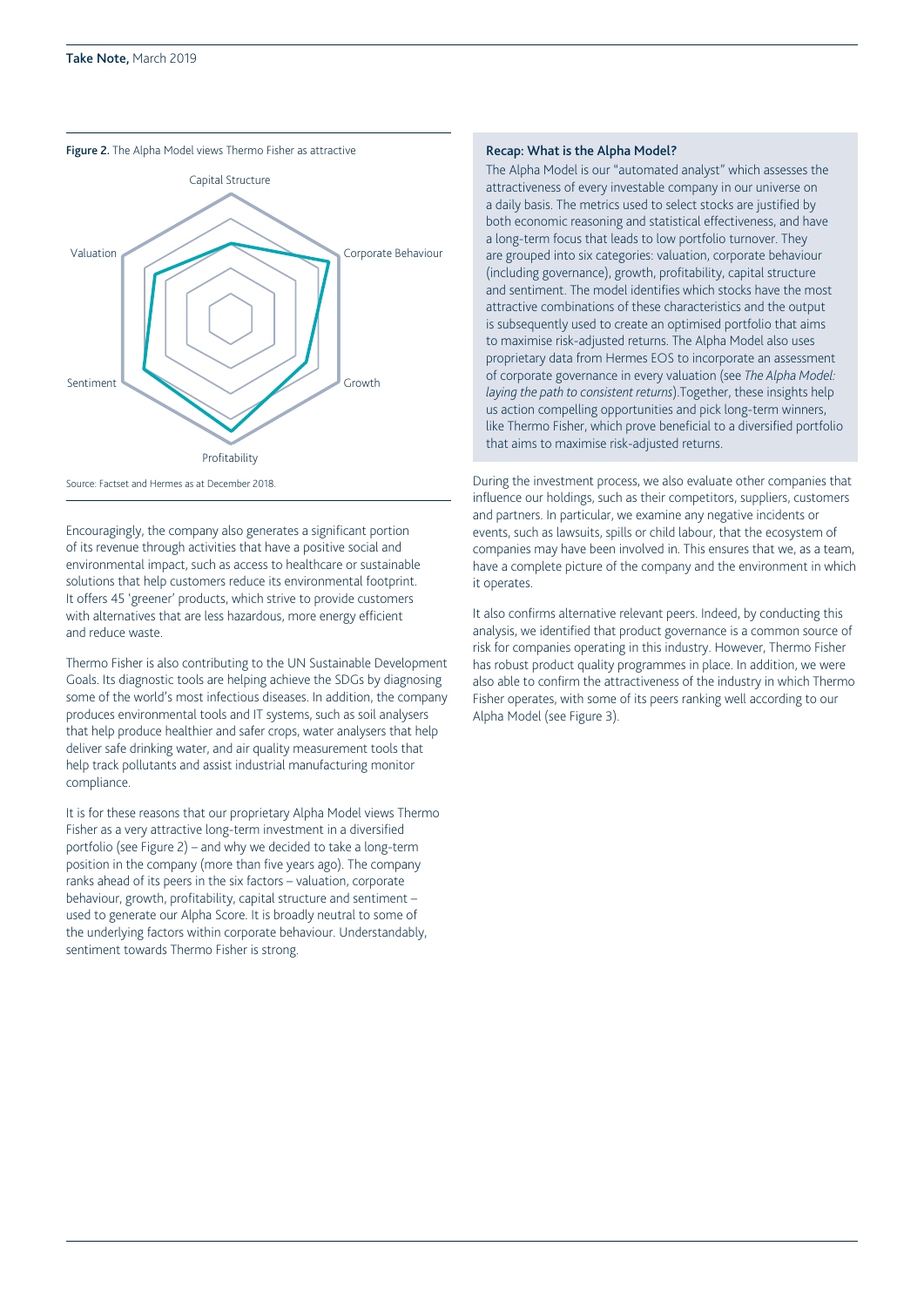Figure 3. The full picture: our company report identifies other companies that influence our holdings

#### **Competitors**

| Sector             | Industry                         | Countrv              |                      | Products<br>Market Cap   that Overlap | <b>Direction</b> | Max<br>Controversy | <b>Controversy Type</b>   | Alpha<br>Decile | Holding  |
|--------------------|----------------------------------|----------------------|----------------------|---------------------------------------|------------------|--------------------|---------------------------|-----------------|----------|
| <b>Health Care</b> | Life Sciences Tools & Sciences   | <b>United States</b> | 20.603.22 29 of 51   |                                       | Reverse          |                    | Product Governance        |                 | $\Omega$ |
| <b>Health Care</b> | Life Sciences Tools & Sciences   | <b>United States</b> | 15.327.12   15 of 17 |                                       | Reverse          |                    | <b>Product Governance</b> |                 | $\Omega$ |
| <b>Health Care</b> | Health Care Equipment & Supplies | France               | 10.594.56 21 of 33   |                                       | Reverse          |                    | <b>Product Governance</b> |                 | $\Omega$ |
| <b>Health Care</b> | Health Care Equipment & Supplies | Germany              | $6.531.88$ 23 of 35  |                                       | Reverse          |                    | Product Governance        |                 | $\Omega$ |
| <b>Health Care</b> | Life Sciences Tools & Sciences   | <b>United States</b> | 5.564.03   12 of 20  |                                       | Reverse          |                    | <b>Product Governance</b> |                 | $\Omega$ |

#### **Suppliers**

| Sector             | Industry                                        | Country              |                 | Products<br>Market Cap   that Overlap | <b>Direction</b> | Max<br>Controversy | <b>Controversy Type</b> | Alpha<br>Decile | Holding  |
|--------------------|-------------------------------------------------|----------------------|-----------------|---------------------------------------|------------------|--------------------|-------------------------|-----------------|----------|
| <b>Real Estate</b> | Equity Real Estate Investment<br>Trusts (REITs) | Canada               |                 | 313.17 0 of 4                         | Reverse          | 0                  | n/a                     | n/a             | $\Omega$ |
| Industrials        | Air Freight & Logistics                         | Germany              | 58.432.98       | 1 of 5                                | <b>Direct</b>    |                    | Carbon - Own Operations | 9               | $\Omega$ |
| Industrials        | Air Freight & Logistics                         | <b>United States</b> | 66.247.20       | $1$ of 6                              | <b>Direct</b>    |                    | Carbon - Own Operations |                 |          |
| <b>Health Care</b> | Life Sciences Tools & Sciences                  | <b>United States</b> |                 | 855.07 5 of 13                        | Reverse          | 0                  | n/a                     |                 | $\Omega$ |
| <b>Health Care</b> | Health Care Equipment & Supplies                | <b>United States</b> | 631.76   8 of 9 |                                       | Reverse          | 0                  | n/a                     | n/a             | $\Omega$ |

#### **Customers**

| Sector             | Industry                         | Country              |                     | Products<br>Market Cap   that Overlap | <b>Direction</b> | Max<br>Controversy | <b>Controversy Type</b>   | Alpha<br>Decile | Holding  |
|--------------------|----------------------------------|----------------------|---------------------|---------------------------------------|------------------|--------------------|---------------------------|-----------------|----------|
| n/a                | n/a                              | <b>United States</b> |                     | $812.06$ 9 of 14                      | Reverse          | 0                  | n/a                       | n/a             |          |
| <b>Health Care</b> | Health Care Equipment & Supplies | France               | 10.594.56 21 of 33  |                                       | Reverse          |                    | <b>Product Governance</b> |                 | $\Omega$ |
| <b>Health Care</b> | Biotechnology                    | <b>United States</b> | 79.240.55   0 of 26 |                                       | <b>Direct</b>    |                    | Product Governance        |                 | $\Omega$ |
| n/a                | n/a                              | <b>United States</b> | n/a                 | n/a                                   | <b>Direct</b>    | 0                  | n/a                       | n/a             | $\Omega$ |

## Partners

| Sector             | Industry                         | Country              |     | Market Cap   Partnership Type | Products<br>that Overlap | Direction     | Max<br>Controversy | Controversy Type          | Alpha<br>Decile | Holding        |
|--------------------|----------------------------------|----------------------|-----|-------------------------------|--------------------------|---------------|--------------------|---------------------------|-----------------|----------------|
| <b>Health Care</b> | Health Care Equipment & Supplies | France               |     | $10.594.56$   In-licensing    | 21 of 133                | Reverse       |                    | Product Governance        |                 |                |
| <b>Health Care</b> | Biotechnology                    | <b>United States</b> |     | 79,240.55   Out-licensing     | 0 of 26                  | <b>Direct</b> |                    | <b>Product Governance</b> |                 |                |
| Industrials        | Air Freight & Logistics          | <b>United States</b> |     | $66.247.20$ Distribution      | 1 of 6                   | <b>Direct</b> |                    | Carbon - Own Operations   |                 |                |
| n/a                | n/a                              | <b>United States</b> | n/a | Distribution                  | n/a                      | <b>Direct</b> | $\Omega$           | n/a                       | n/a             | 0 <sup>1</sup> |
| n/a                | n/a                              | <b>United States</b> |     | n/a   Research Collabortion   | n/a                      | <b>Direct</b> | $\mathbf 0$        | n/a                       | n/a             | 0 <sup>1</sup> |

Source: Hermes as at December 2018.

#### Engaging on ESG risks

Interestingly, Thermo Fisher is not highlighted as a clear leader by ESG data providers. That's because many data providers apply the same level of scrutiny to healthcare providers as they do to pharmaceutical companies – a highly regulated industry. However, the diverse nature of the business means it is exposed to lower levels of risk. That said, it does have some weaknesses – or at least areas of risk that could be better addressed – particularly around disclosure.

We are engaging with the company. Thus far, we are encouraged by the strength of its governance. The company has an independent chair, which serves to highlight its positive corporate mind-set. In addition, Thermo Fisher has developed policies and systems to address some environmental and social issues.

Through our ongoing engagements, we are encouraging the company to extend its programmes and policies to better demonstrate key risks, such as business ethics.

#### Sustained growth

As we have highlighted, Thermo Fisher is an attractive long-term investment – and we believe it will continue to deliver robust growth, in-line with management's conservative forecasts of future growth (which we think also leave room for further upside).

That said, both the company and the industry in which it operates face headwinds from foreign-exchange rate moves and raw materials cost inflation. Nevertheless, we believe Thermo Fisher's innovative technologies, services and its vast operating footprint position it as a global leader in the healthcare provision – and a long-term winner in our portfolio too.

- Past performance is not a reliable guide to future performance
- The value of your investment is not guaranteed and may go up or down
- The above information does not constitute a solicitation or offer to any person to buy or sell any related securities or financial instruments
- Any investments overseas may be affected by currency exchange rates